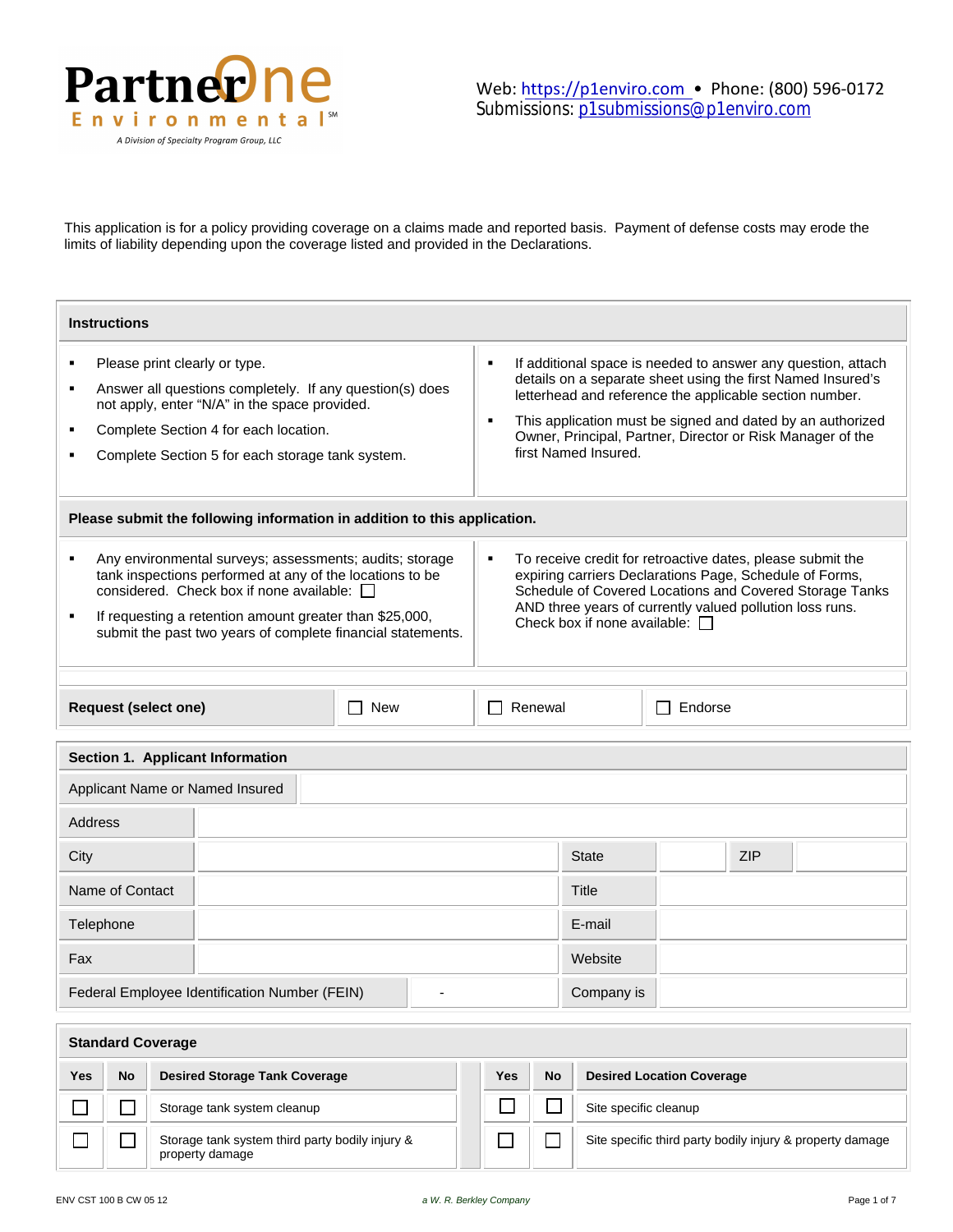| <b>Optional Coverage</b> |           |                                       |            |           |                                                  |  |
|--------------------------|-----------|---------------------------------------|------------|-----------|--------------------------------------------------|--|
| <b>Yes</b>               | <b>No</b> |                                       | <b>Yes</b> | <b>No</b> |                                                  |  |
|                          |           | Amended spills and overfills coverage |            |           | Natural resource damages                         |  |
|                          |           | <b>Business interruption</b>          |            |           | Off-site operations pollution liability coverage |  |
|                          |           | Dedicated limits per location         |            |           | Waste transportation liability coverage          |  |
|                          |           | Excess of state storage tank fund(s)  |            |           | Non-owned disposal locations liability coverage  |  |
|                          |           | Other:                                |            |           |                                                  |  |

| Limits                          | Per Claim  | <b>Total All Claims</b>           | <b>Retention</b>        |                                |  |
|---------------------------------|------------|-----------------------------------|-------------------------|--------------------------------|--|
| <b>Requested Limits</b>         | S          | \$                                | <b>Type</b>             | $\Box$ Deductible $\Box$ SIR   |  |
| <b>Requested Defense Limits</b> | \$         | ъ                                 | <b>Requested Amount</b> | \$                             |  |
|                                 |            |                                   |                         |                                |  |
| <b>Desired Policy Term</b>      | □ One Year | □ Two Years<br>$\Box$ Three Years |                         | <b>Proposed Effective Date</b> |  |

| Section 2. Producer Information                                                                                        |                      |            |            |      |  |
|------------------------------------------------------------------------------------------------------------------------|----------------------|------------|------------|------|--|
| Producer                                                                                                               |                      | Commission |            | $\%$ |  |
| Address                                                                                                                |                      |            |            |      |  |
| City                                                                                                                   | <b>State</b>         |            | <b>ZIP</b> |      |  |
| Contact                                                                                                                | Title                |            |            |      |  |
| Telephone                                                                                                              | Fax                  |            |            |      |  |
| Email                                                                                                                  | Website              |            |            |      |  |
| Surplus Lines License Number                                                                                           | <b>License State</b> |            |            |      |  |
|                                                                                                                        |                      |            |            |      |  |
| If surplus lines producer information is different than the producer information listed above, complete the following: |                      |            |            |      |  |
| Surplus Lines Producer                                                                                                 |                      |            |            |      |  |
| Address                                                                                                                |                      |            |            |      |  |
| City                                                                                                                   | <b>State</b>         |            | <b>ZIP</b> |      |  |
| Contact                                                                                                                | <b>Title</b>         |            |            |      |  |
| Telephone                                                                                                              | Fax                  |            |            |      |  |
| Email                                                                                                                  | Website              |            |            |      |  |
| Surplus Lines License Number                                                                                           | License State        |            |            |      |  |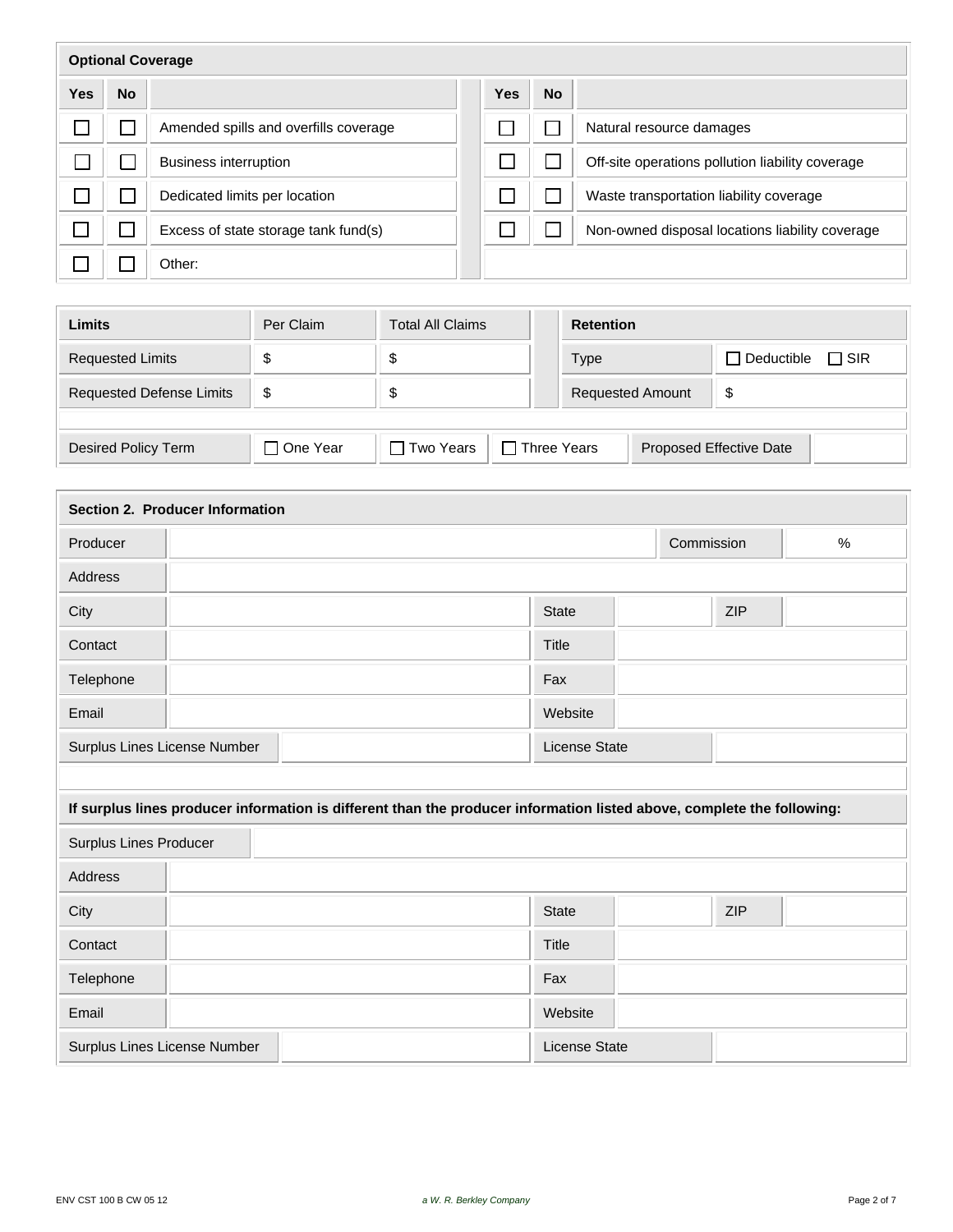| Section 3. Other Insured's Information<br>Check this box if this section does not apply.<br>$\perp$                               |  |  |  |  |  |  |
|-----------------------------------------------------------------------------------------------------------------------------------|--|--|--|--|--|--|
| Other Insured entity name                                                                                                         |  |  |  |  |  |  |
| Relationship with applicant                                                                                                       |  |  |  |  |  |  |
| Other Insured's type of operation                                                                                                 |  |  |  |  |  |  |
| *If more than two (2) other insured entities are requested, submit the above underwriting information for each additional entity. |  |  |  |  |  |  |

| Section 4. Location Information |                                                                                                                                                                                    |                                               |                   |                                                                                                                                                                                           |                                           |              |                                                 |            |  |  |
|---------------------------------|------------------------------------------------------------------------------------------------------------------------------------------------------------------------------------|-----------------------------------------------|-------------------|-------------------------------------------------------------------------------------------------------------------------------------------------------------------------------------------|-------------------------------------------|--------------|-------------------------------------------------|------------|--|--|
|                                 | <b>Location Name</b>                                                                                                                                                               |                                               |                   | <b>Location Identification Number</b>                                                                                                                                                     |                                           |              |                                                 |            |  |  |
| <b>Address</b>                  |                                                                                                                                                                                    | $\Box$ Check box if same as applicant address |                   |                                                                                                                                                                                           |                                           |              |                                                 |            |  |  |
| City                            |                                                                                                                                                                                    |                                               |                   |                                                                                                                                                                                           |                                           | <b>State</b> |                                                 | <b>ZIP</b> |  |  |
| Contact                         |                                                                                                                                                                                    |                                               |                   |                                                                                                                                                                                           |                                           | Title        |                                                 |            |  |  |
| Telephone                       |                                                                                                                                                                                    |                                               |                   | Fax                                                                                                                                                                                       |                                           |              |                                                 |            |  |  |
| Email                           |                                                                                                                                                                                    |                                               |                   |                                                                                                                                                                                           |                                           |              |                                                 |            |  |  |
|                                 |                                                                                                                                                                                    |                                               |                   |                                                                                                                                                                                           |                                           |              |                                                 |            |  |  |
|                                 | Type of Operation                                                                                                                                                                  |                                               |                   |                                                                                                                                                                                           |                                           |              | Number of year's location has operated as such. |            |  |  |
|                                 | Location owner<br>$\Box$ Same as Applicant                                                                                                                                         |                                               | Location operator |                                                                                                                                                                                           | Same as Applicant<br>$\Box$ Same as Owner |              |                                                 |            |  |  |
|                                 |                                                                                                                                                                                    |                                               |                   | $\Box$ Other:                                                                                                                                                                             | $\Box$ Other:                             |              |                                                 |            |  |  |
|                                 |                                                                                                                                                                                    |                                               |                   |                                                                                                                                                                                           |                                           |              |                                                 |            |  |  |
| Yes                             | <b>No</b>                                                                                                                                                                          |                                               | Location          |                                                                                                                                                                                           |                                           |              |                                                 |            |  |  |
| $\Box$                          | $\Box$                                                                                                                                                                             | 1.                                            |                   | Have you ever had any pollution claims for bodily injury, property damage or cleanup costs including, but not                                                                             |                                           |              |                                                 |            |  |  |
|                                 | limited to, claims by private persons, public entities, governmental agencies or other third parties? If "yes",<br>provide an explanation and attach copies of applicable reports. |                                               |                   |                                                                                                                                                                                           |                                           |              |                                                 |            |  |  |
| $\Box$                          | $\Box$                                                                                                                                                                             | 2.                                            |                   | Are you aware of any waste materials that have been disposed of or buried on or at this location? If "yes",<br>provide details:                                                           |                                           |              |                                                 |            |  |  |
| $\Box$                          | $\Box$                                                                                                                                                                             | 3.                                            |                   | Do you have a Spill Prevention Control & Countermeasure (SPCC), Emergency Response or Storage Tank<br>Management plan for this location? If "yes", attach a copy of applicable documents. |                                           |              |                                                 |            |  |  |
| $\Box$                          | $\Box$<br>Are there any abandoned, temporarily out of service, empty, out of use or inactive storage tank systems at this<br>4.<br>location? If "yes", provide details:            |                                               |                   |                                                                                                                                                                                           |                                           |              |                                                 |            |  |  |
|                                 | *If coverage for more than one (1) location is requested, submit a completed Section 4 for each additional location.                                                               |                                               |                   |                                                                                                                                                                                           |                                           |              |                                                 |            |  |  |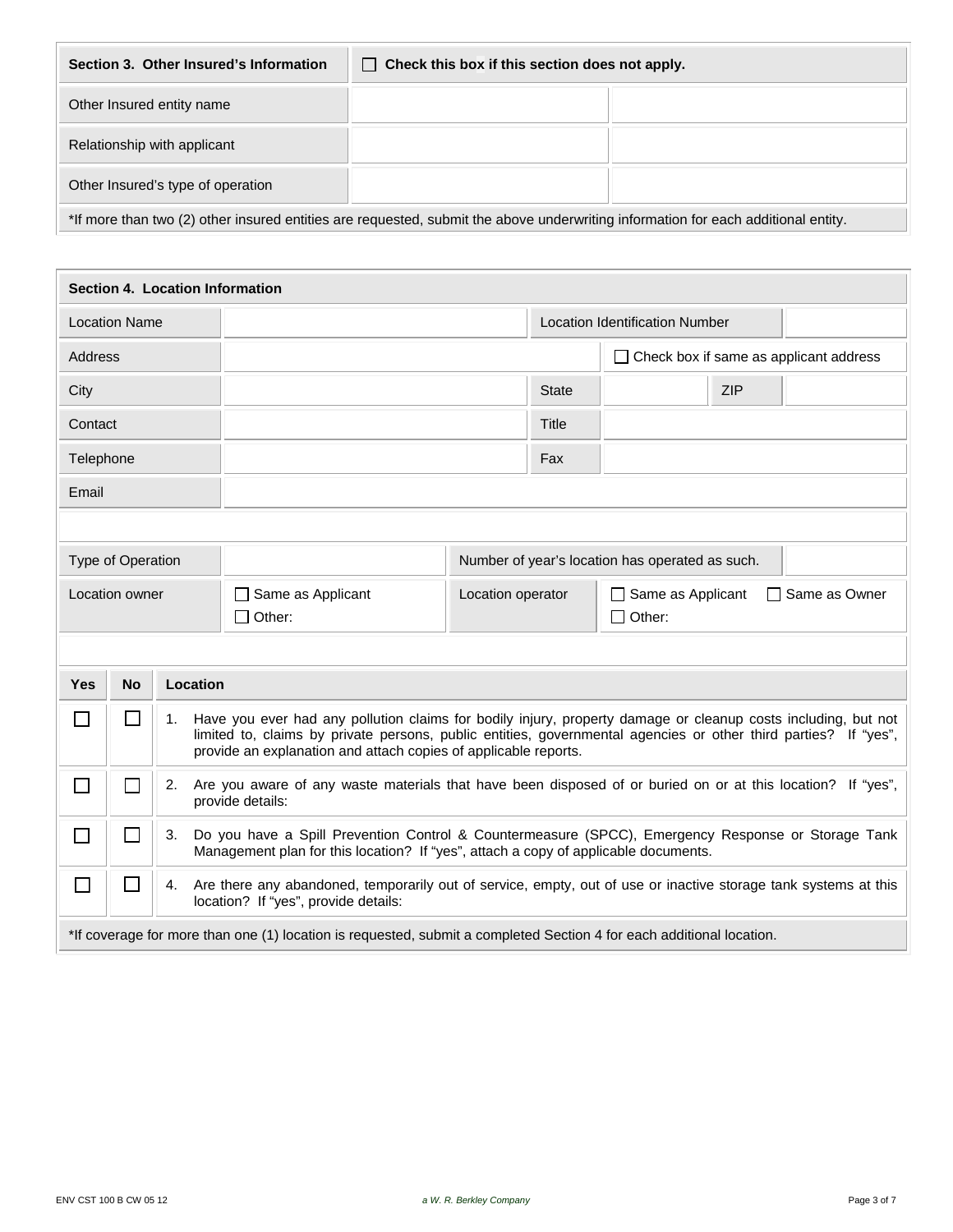| Section 5. Storage Tank System Information                                          |                                                                                                                                                                                                                                                                                                                                       |                                       |                                                                                                   |                            | $\Box$ Check this box if this section does not apply. |                                                                                       |           |                                                                                                                                |  |
|-------------------------------------------------------------------------------------|---------------------------------------------------------------------------------------------------------------------------------------------------------------------------------------------------------------------------------------------------------------------------------------------------------------------------------------|---------------------------------------|---------------------------------------------------------------------------------------------------|----------------------------|-------------------------------------------------------|---------------------------------------------------------------------------------------|-----------|--------------------------------------------------------------------------------------------------------------------------------|--|
|                                                                                     |                                                                                                                                                                                                                                                                                                                                       | <b>Location Identification Number</b> |                                                                                                   |                            |                                                       |                                                                                       |           |                                                                                                                                |  |
|                                                                                     |                                                                                                                                                                                                                                                                                                                                       |                                       | Number of USTs at this location                                                                   |                            | Number of ASTs at this location                       |                                                                                       |           |                                                                                                                                |  |
| owner                                                                               |                                                                                                                                                                                                                                                                                                                                       | Storage tank system                   | Same as Applicant<br>$\Box$ Other:                                                                |                            | operator                                              | $\Box$ Same as Applicant $\Box$ Same as Owner<br>Storage tank system<br>$\Box$ Other: |           |                                                                                                                                |  |
|                                                                                     |                                                                                                                                                                                                                                                                                                                                       |                                       |                                                                                                   |                            |                                                       |                                                                                       |           |                                                                                                                                |  |
| Yes                                                                                 | <b>No</b>                                                                                                                                                                                                                                                                                                                             |                                       | <b>Storage Tank System(s)</b>                                                                     |                            |                                                       |                                                                                       |           |                                                                                                                                |  |
|                                                                                     | $\Box$<br>1. At the time of signing this application, do all storage tank systems comply, at a minimum, with the United States<br>Environmental Protection Agency's (US EPA) requirements regarding construction, overfill/spill protection and<br>leak detection for tanks, piping and dispensing systems? If "no", provide details: |                                       |                                                                                                   |                            |                                                       |                                                                                       |           |                                                                                                                                |  |
| ⊔                                                                                   | $\sim$<br>Do you have plans to upgrade, repair, remove or replace any of the storage tanks submitted for coverage in the<br>2.<br>next twelve (12) months? If "yes", attach a detailed description of the planned activities with a timeline for<br>activities to be completed.                                                       |                                       |                                                                                                   |                            |                                                       |                                                                                       |           |                                                                                                                                |  |
| $\Box$                                                                              | $\Box$<br>Do you use a remote monitoring system with an outside vendor, who receives an alarm when a release occurs<br>3.<br>and is responsible for notifying the appropriate parties? If "yes", provide:                                                                                                                             |                                       |                                                                                                   |                            |                                                       |                                                                                       |           |                                                                                                                                |  |
|                                                                                     |                                                                                                                                                                                                                                                                                                                                       |                                       | Name of Firm                                                                                      |                            |                                                       |                                                                                       |           |                                                                                                                                |  |
|                                                                                     |                                                                                                                                                                                                                                                                                                                                       |                                       | Contact                                                                                           | Telephone                  |                                                       |                                                                                       |           |                                                                                                                                |  |
| $\mathbb{R}^n$                                                                      | $\Box$<br>Are there any tanks at this location that are not registered with the applicable state regulatory agency or that are<br>4.<br>not included within this application? If "yes", provide details:                                                                                                                              |                                       |                                                                                                   |                            |                                                       |                                                                                       |           |                                                                                                                                |  |
| $\Box$                                                                              | $\sim$                                                                                                                                                                                                                                                                                                                                | 5.                                    | Is the most recent annual storage tank site inspection report available? If "yes", attach a copy. |                            |                                                       |                                                                                       |           |                                                                                                                                |  |
|                                                                                     |                                                                                                                                                                                                                                                                                                                                       |                                       |                                                                                                   |                            |                                                       |                                                                                       |           |                                                                                                                                |  |
|                                                                                     | <b>Tank Details</b>                                                                                                                                                                                                                                                                                                                   |                                       |                                                                                                   |                            |                                                       |                                                                                       |           |                                                                                                                                |  |
| Tank Id                                                                             |                                                                                                                                                                                                                                                                                                                                       |                                       |                                                                                                   |                            |                                                       |                                                                                       |           |                                                                                                                                |  |
| <b>Type</b>                                                                         |                                                                                                                                                                                                                                                                                                                                       |                                       | $\sqsupset$ UST $\;\sqsupset$ AST                                                                 | $\Box$ UST $\Box$ AST      |                                                       | $\Box$ UST $\Box$ AST                                                                 |           | $\square$ <code>UST <math>\square</math> AST</code>                                                                            |  |
|                                                                                     |                                                                                                                                                                                                                                                                                                                                       | Original Installation Date            |                                                                                                   |                            |                                                       |                                                                                       |           |                                                                                                                                |  |
|                                                                                     | Capacity (gallons)                                                                                                                                                                                                                                                                                                                    |                                       |                                                                                                   |                            |                                                       |                                                                                       |           |                                                                                                                                |  |
| Contents                                                                            |                                                                                                                                                                                                                                                                                                                                       |                                       |                                                                                                   |                            |                                                       |                                                                                       |           |                                                                                                                                |  |
| Construction                                                                        |                                                                                                                                                                                                                                                                                                                                       |                                       | $\Box$ SW<br>$\square$ DW                                                                         | $\Box$ SW                  | $\sqcap$ DW                                           | $\square$ SW                                                                          | $\Box$ DW | $\square$ SW<br>$\Box$ DW                                                                                                      |  |
| Is tank equipped with<br>$\Box$ Yes<br>$\Box$ No<br>∏ Yes<br>secondary containment? |                                                                                                                                                                                                                                                                                                                                       |                                       |                                                                                                   | $\square$ No               | $\Box$ No<br>$\Box$ Yes                               | $\Box$ No<br>$\square$ Yes                                                            |           |                                                                                                                                |  |
| <b>Piping Construction</b>                                                          |                                                                                                                                                                                                                                                                                                                                       |                                       | Diameter (inches)                                                                                 |                            |                                                       |                                                                                       |           |                                                                                                                                |  |
| SW<br>∣ I DW<br>$\sim$                                                              |                                                                                                                                                                                                                                                                                                                                       |                                       |                                                                                                   | Length (feet)              |                                                       |                                                                                       |           |                                                                                                                                |  |
| date                                                                                |                                                                                                                                                                                                                                                                                                                                       | Spill bucket installation             |                                                                                                   | spill bucket testing       | Date of most recent                                   |                                                                                       |           | Date of most recent<br>spill bucket repair                                                                                     |  |
| (gallons)                                                                           |                                                                                                                                                                                                                                                                                                                                       | Average monthly thru put              |                                                                                                   | Automatic fuel<br>delivery |                                                       | $\Box$ Yes $\Box$ No                                                                  |           | Frequency of fuel<br>delivery                                                                                                  |  |
|                                                                                     |                                                                                                                                                                                                                                                                                                                                       |                                       |                                                                                                   |                            |                                                       |                                                                                       |           | *If coverage for more than four (4) storage tanks is requested, submit a completed Section 5 for each additional storage tank. |  |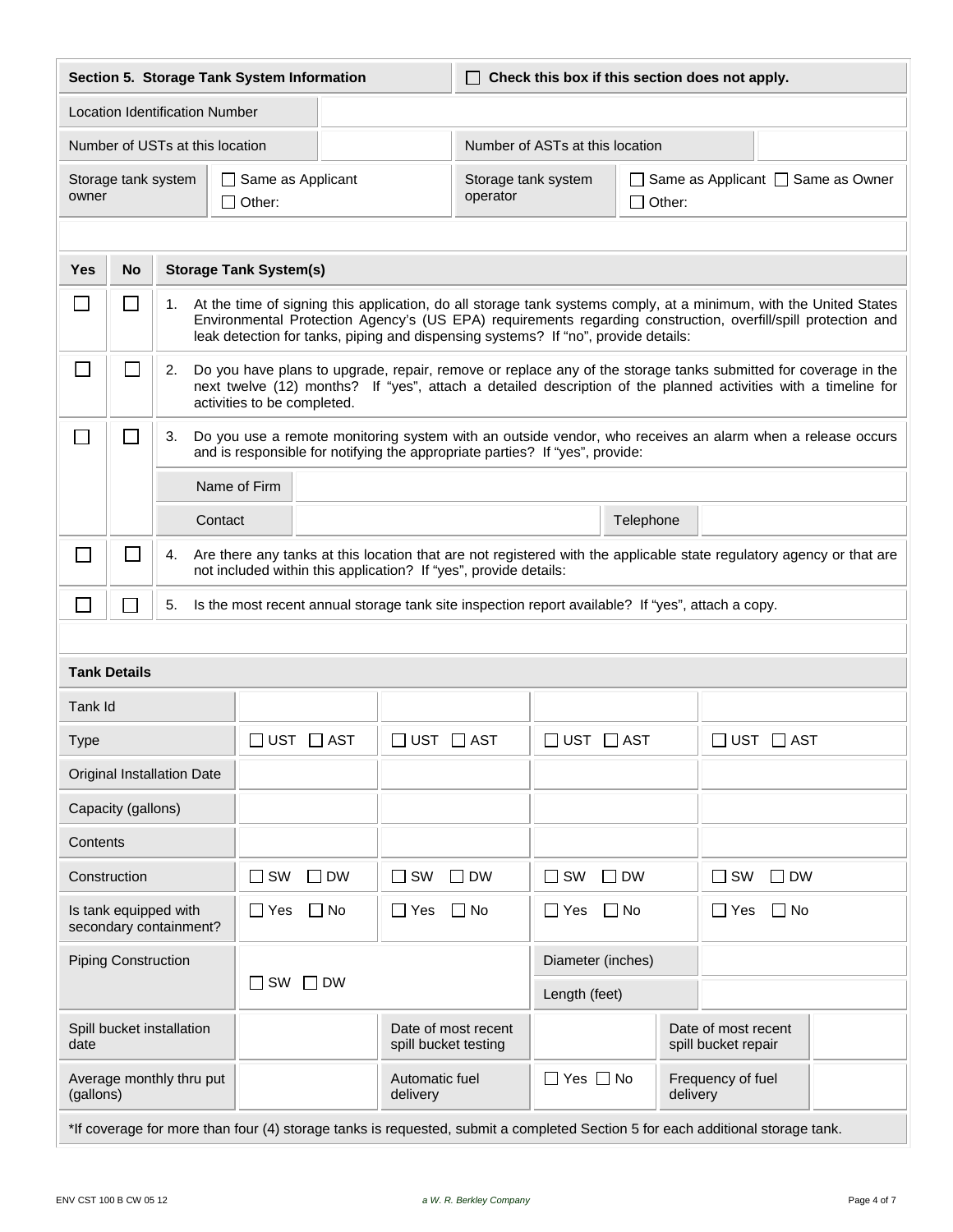|                             | Section 6. Compliance History and Future Plans |                                                                                                                                                             |                                                                                                                                                                                                                                                                                                              |  |  |  |  |  |  |  |
|-----------------------------|------------------------------------------------|-------------------------------------------------------------------------------------------------------------------------------------------------------------|--------------------------------------------------------------------------------------------------------------------------------------------------------------------------------------------------------------------------------------------------------------------------------------------------------------|--|--|--|--|--|--|--|
| <b>Yes</b>                  | <b>No</b>                                      |                                                                                                                                                             |                                                                                                                                                                                                                                                                                                              |  |  |  |  |  |  |  |
|                             | $\sim$                                         |                                                                                                                                                             | During the past five (5) years, have you been cited or prosecuted for any violation of any applicable environmental<br>1.<br>law and/or federal, state or local regulation arising from the release or spill of hazardous substances, hazardous<br>waste or any other pollutants? If "yes", provide details: |  |  |  |  |  |  |  |
| $\Box$                      | $\Box$                                         |                                                                                                                                                             | 2. Are there any statutes, standards, or other city, state and/or federal regulations relating to the protection of the<br>environment with which you cannot at the present comply with? If "yes", provide details:                                                                                          |  |  |  |  |  |  |  |
| $\mathcal{L}_{\mathcal{A}}$ | $\Box$                                         |                                                                                                                                                             | Have you been subject to third party claims as a result of a pollution event from a non-owned disposal facility? If<br>3.<br>"yes", provide details:                                                                                                                                                         |  |  |  |  |  |  |  |
| $\mathsf{L}$                | ΙI                                             | 4.                                                                                                                                                          | Do you perform any operations off-site? If "yes", provide details:                                                                                                                                                                                                                                           |  |  |  |  |  |  |  |
|                             | $\mathsf{L}$                                   | 5.                                                                                                                                                          | Do you have an outside contractor, firm or one person who is responsible for environmental and/or compliance<br>management services? If "yes", provide:                                                                                                                                                      |  |  |  |  |  |  |  |
|                             |                                                |                                                                                                                                                             | Name of Firm<br>Contact                                                                                                                                                                                                                                                                                      |  |  |  |  |  |  |  |
|                             |                                                |                                                                                                                                                             | <b>Phone Number</b><br>E-mail                                                                                                                                                                                                                                                                                |  |  |  |  |  |  |  |
|                             |                                                | Are there any future plans to sell or sublease any of the locations and/or storage tank systems submitted for<br>6.<br>coverage? If "yes", provide details: |                                                                                                                                                                                                                                                                                                              |  |  |  |  |  |  |  |
| П                           | $\Box$                                         | 7.                                                                                                                                                          | Are there any plans for future development, improvement, excavation, betterment, demolition or plans for changes<br>at any of the locations submitted for coverage? If "yes", provide details:                                                                                                               |  |  |  |  |  |  |  |

## **Section 7. Notice to Applicant**

The applicant represents that the above statements and facts are true and that no material facts have been suppressed or misstated. Completion of this form does not bind coverage. Applicant's acceptance of the company's quotation is required prior to binding coverage and policy issuance. The coverage applied for is solely as stated in the policy and any endorsement thereto, which provides coverage for cleanup costs, bodily injury and property damage liability coverage for claims first made against the insured and reported to the insurer, in writing, during the policy period. All written statements and materials furnished to the company in conjunction with this application are hereby incorporated by reference into this application and made a part hereof. The applicant further acknowledges that the answers provided herein are based on a reasonable inquiry and/or investigation.

| <b>Applicant Signature</b> |  |
|----------------------------|--|
| <b>Printed Name</b>        |  |
| <b>Title</b>               |  |
| <b>Date</b>                |  |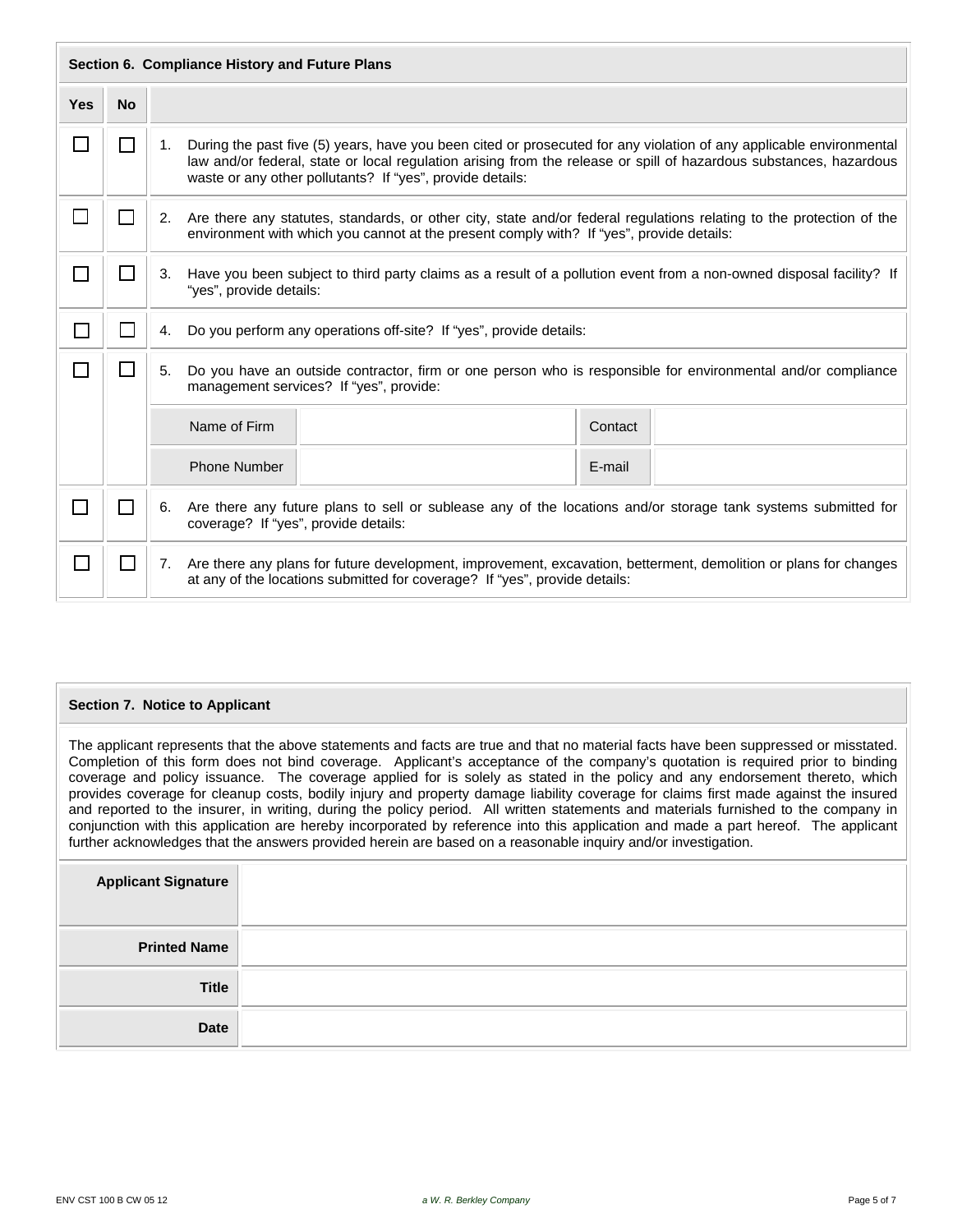## **FRAUD WARNING**

**NOTICE TO ALABAMA APPLICANTS:** Any person who knowingly presents a false or fraudulent claim for payment of a loss or benefit or who knowingly presents false information in an application for insurance is guilty of a crime and may be subject to restitution fines or confinement in prison, or any combination thereof.

**NOTICE TO ARKANSAS APPLICANTS**: Any person who knowingly presents a false or fraudulent claim for payment of a loss or benefit or knowingly presents false information in an application for insurance is guilty of a crime and may be subject to fines and confinement in prison.

**NOTICE TO CALIFORNIA APPLICANTS:** For your protection California law requires the following to appear on this form: Any person who knowingly presents a false or fraudulent claim for the payment of a loss is guilty of a crime and may be subject to fines and confinement in state prison.

**NOTICE TO COLORADO APPLICANTS:** It is unlawful to knowingly provide false, incomplete or misleading facts or information to an insurance company for the purpose of defrauding or attempting to defraud the company. Penalties may include imprisonment, fines, denial of insurance and civil damages. Any insurance company or agent of an insurance company who knowingly provides false, incomplete or misleading facts or information to a policy holder or claimant for the purpose of defrauding or attempting to defraud the policyholder or claiming with regard to a settlement or award payable for insurance proceeds shall be reported to the Colorado Division of Insurance within the Department of regulatory agencies.

**NOTICE TO DISTRICT OF COLUMBIA APPLICANTS:** WARNING: It is a crime to provide false or misleading information to an insurer for the purpose of defrauding the insurer or any other person. Penalties include imprisonment and/or fines. In addition, an insurer may deny insurance benefits if false information materially related to a claim was provided by the applicant.

**NOTICE TO FLORIDA APPLICANTS:** Any person who knowingly and with intent to injure, defraud or deceive any insurance company files a statement of claim or an application containing any false, incomplete or misleading information is guilty of a felony of the third degree.

**NOTICE TO KENTUCKY APPLICANTS:** Any person who knowingly and with intent to defraud any insurance company or other person files an application for insurance containing any materially false information or conceals, for the purpose of misleading, information concerning any fact material thereto commits a fraudulent insurance act, which is a crime.

**NOTICE TO LOUISIANA APPLICANTS:** Any person who knowingly presents a false or fraudulent claim for payment of a loss or benefit or knowingly presents false information in an application for insurance is guilty of a crime and may be subject to fines and confinement in prison.

**NOTICE TO MAINE APPLICANTS:** It is a crime to knowingly provide false, incomplete or misleading information to an insurance company for the purpose of defrauding the company. Penalties may include imprisonment, fines or a denial of insurance benefits.

**NOTICE TO MARYLAND APPLICANTS:** Any person who knowingly or willfully presents a false or fraudulent claim for payment of a loss or benefit or who knowingly or willfully presents false information in an application for insurance is guilty of a crime and may be subject to fines and confinement in prison.

**NOTICE TO NEW JERSEY APPLICANTS:** Any person who includes any false or misleading information on a application for an insurance policy is subject to criminal and civil penalties.

**NOTICE TO NEW MEXICO APPLICANTS:** Any person who knowingly presents a false or fraudulent claim for payment of a loss or benefit or knowingly presents false information in an application for insurance is guilty of a crime and may be subject to civil fines and criminal penalties.

**NOTICE TO NEW YORK APPLICANTS:** Any person who knowingly and with intent to defraud any insurance company or other person files an application for insurance or statement of claim containing any materially false information, or conceals for the purpose of misleading, information concerning any fact material thereto, commits a fraudulent insurance act, which is a crime, and shall also be subject to a civil penalty not to exceed five thousand dollars and the stated value of the claim for each such violation.

**NOTICE TO OHIO APPLICANTS**: Any person who, with intent to defraud or knowing that he is facilitating a fraud against an insurer, submits an application or files a claim containing a false or deceptive statement is guilty of insurance fraud.